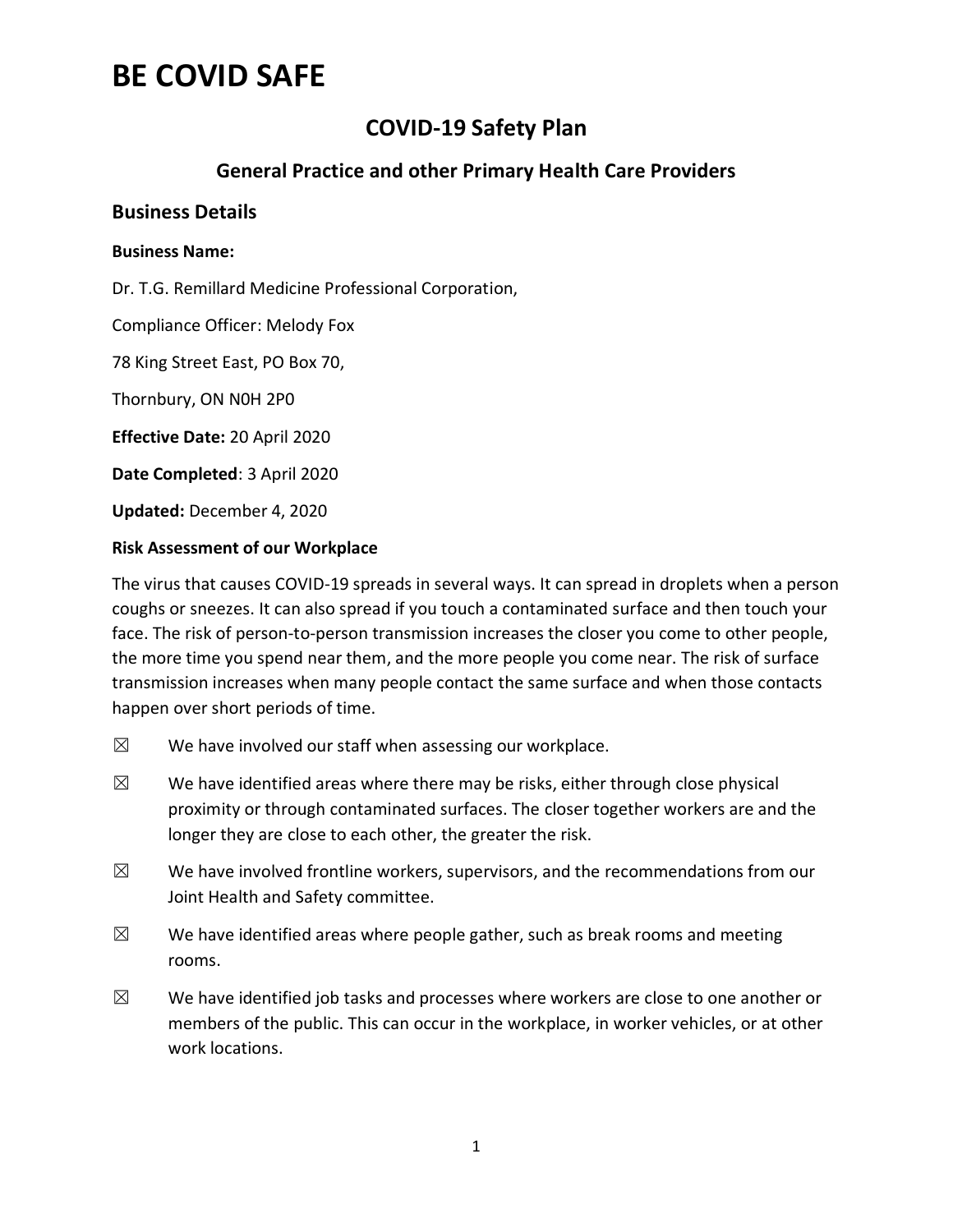- $\boxtimes$  We have identified the tools, machinery, and equipment that workers share while working.
- $\boxtimes$  We have identified surfaces that people touch often, such as doorknobs, elevator buttons, light switches and areas with their motor vehicles and home offices.

## *Wellbeing of Staff and Patients*

*The recommendations are to exclude staff who are unwell from the premises. The employer is to communicate regularly with staff to remind everyone that you should not attend work if unwell with respiratory symptoms or fever. Encourage testing of all staff with symptoms in line with advice from Ontario Health.* 

\_\_\_\_\_\_\_\_\_\_\_\_\_\_\_\_\_\_\_\_\_\_\_\_\_\_\_\_\_\_\_\_\_\_\_\_\_\_\_\_\_\_\_\_\_\_\_\_\_\_\_\_\_\_\_\_\_\_\_\_\_\_\_\_\_\_\_\_\_\_\_\_\_\_\_\_\_\_\_\_\_\_\_\_\_

To ensure the wellbeing of our staff and patients, we exclude staff who are unwell from the premises. We communicate regularly with staff to remind everyone that you should not attend work if unwell with respiratory symptoms, fever, new olfactory or taste disorder, nausea or vomiting, diarrhea and abdominal pain. Atypical symptoms include chills, headache, conjunctivitis, fatigue, lethargy, or malaise, myalgia's and decreased or lack of appetite (Refer to Appendix A for a complete list of symptoms, Ministry of Health, 2020). We provide all of our employees with the required PPE to conduct their job safely. We encourage testing of all staff with symptoms in line with advice from Grey Bruce Public Health and the Ministry of Health.

### *Make staff aware of their leave entitlements if they are sick or required to self-isolate*.

We have made staff aware of their leave entitlements if they are sick or required to self isolate for a 14-day period.

### *Request that patients call ahead if they have symptoms of COVID-19.*

We request that patients call ahead if they have symptoms of COVID-19.

*Recommendation is to have a management plan in place for patients (and carers/family members of patients) presenting with COVID-19 symptoms, including appropriate separation from other patients and requirement to wear a mask. It is important that all patients presenting with relevant symptoms undergo a COVID-19 test to help with the early detection of cases.* 

We have a management plan in place for patients (and carers/family members of patients) presenting with COVID-19 symptoms, including appropriate separation from other patients and requirement to wear a mask. We recognize the importance that all patients presenting with relevant symptoms undergo a COVID-19 test to help with the early detection of cases.

### *Recommendation is to display conditions of entry (website, social media, venue entry).*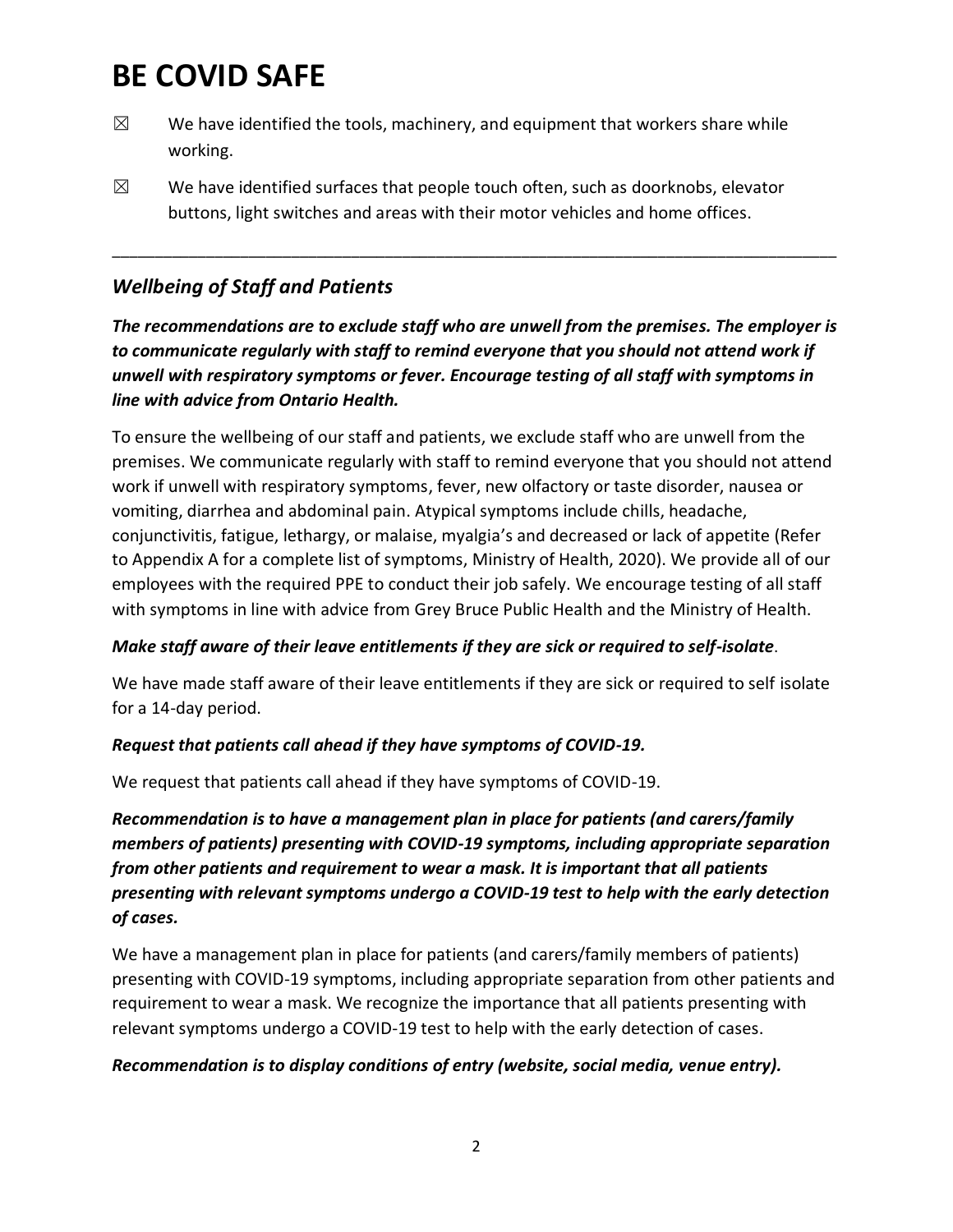We have displayed conditions of entry of the front doors of the clinic and on our website, as well as on signage throughout our area of the clinic.

\_\_\_\_\_\_\_\_\_\_\_\_\_\_\_\_\_\_\_\_\_\_\_\_\_\_\_\_\_\_\_\_\_\_\_\_\_\_\_\_\_\_\_\_\_\_\_\_\_\_\_\_\_\_\_\_\_\_\_\_\_\_\_\_\_\_\_\_\_\_\_\_\_\_\_\_\_\_\_\_\_\_\_\_\_

## *Physical Distancing*

*Recommendation is where reasonably practical ensure there is enough space to follow physical distancing guidelines of maintaining at least 2 metres from other people. Where possible, assign staff to specific workstations. If staff are not able to physically distance, or work in a role with significant patient interaction, they should wear a surgical mask at all times while in the workplace.* 

Where reasonably practical, we ensure staff and patients maintain 2 metres physical distancing at all times. Where possible, we assign staff to specific work areas, i.e. the nursing station and separate exam rooms. If staff are not able to physically distance, or work in a role with significant patient interaction, they wear a surgical mask at all times while in the workplace.

## *Reduce crowding wherever possible and promote physical distancing, for example by appropriate spacing of chairs or using markers on the floor, where appropriate*.

We have reduced crowding wherever possible and promote physical distancing, for example by appropriate spacing of chairs and using markers on the floor, where appropriate.

## *Consider ways to minimise congestion in the waiting room, for example by moving or removing seats and furniture, having patients wait elsewhere if possible, staggering bookings and limiting walk-in patients.*

We have implemented ways to minimize congestion in the waiting room, for example by moving or removing seats and furniture, having patients wait elsewhere if possible, staggering bookings and limiting walk-in patients.

## *Consider physical barriers such as Plexiglas around counters with high volume interactions with patients.*

We have signage 2 meters away from our receptionist counter to maintain physical distancing in an area with high volume interactions. Our receptionist regularly reminds patients of the importance of the physical distancing to ensure patients are using the physical posts and signage consistently.

### *Recommendation is to encourage telehealth appointments where practical.*

We are conducting telehealth appointments where practical and are currently conducting in over 50% of our patient interactions.

### *Recommendations is to use telephone or video for essential staff meetings where practical.*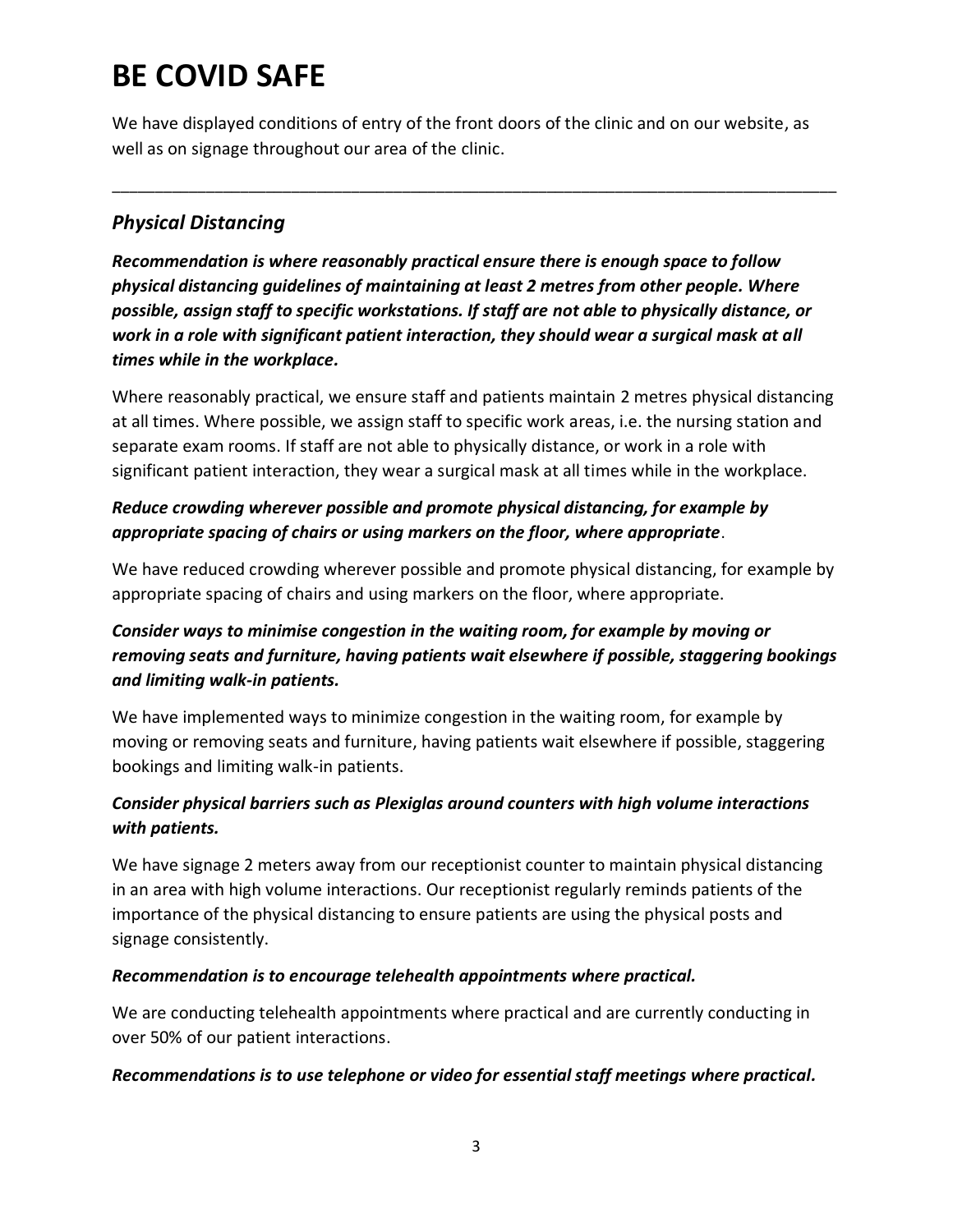We are using teleconference and video meetings for essential staff meetings and meetings with external partners where practical. When we need to use internal meeting rooms for meetings with outside partners, we schedule the meetings around clinic staff schedules.

*Recommendation is where reasonably practical, stagger start times and breaks for staff members and encourage breaks to be taken outside. Ensure physical distancing is maintained in common areas, such as break rooms or meeting rooms. Surgical masks should be worn where physical distancing cannot be maintained.* 

Where reasonably practical, we have staggered start times and breaks for staff members and where possible, encourage breaks to be taken outside of the clinic. We ensure physical distancing is maintained in common areas, such as break rooms or meeting rooms. Surgical masks are worn at all times (Appendix B).

## *Recommendation is to review regular deliveries and request contactless delivery and invoicing where practical.*

We regularly review deliveries and request contactless delivery and invoicing where practical.

\_\_\_\_\_\_\_\_\_\_\_\_\_\_\_\_\_\_\_\_\_\_\_\_\_\_\_\_\_\_\_\_\_\_\_\_\_\_\_\_\_\_\_\_\_\_\_\_\_\_\_\_\_\_\_\_\_\_\_\_\_\_\_\_\_\_\_\_\_\_\_\_\_\_\_\_\_\_

## *Hygiene and Cleaning*

### *Recommendation is to adopt and support good hand hygiene practices*.

We have adopted and supported good hand hygiene practices as per Ministry of Health guidelines and CDC guidelines (Appendix C).

### *Ensure bathrooms are well stocked with hand soap and paper towels or hand dryers.*

We ensure bathrooms are well stocked with hand soap and paper towels. We have hand sanitizers at key points in the practice, such as entrances and exits, patient rooms and waiting areas.

## *Ensure staff wear PPE appropriate to the patient presentation and in line with the most recent advice from Ontario Health. Ensure staff complete relevant PPE and infection prevention and control training.*

We ensure staff wear PPE appropriate to the patient presentation and in line with the most recent advice from the Ministry of Health, Ontario Health and the Grey Bruce Public Health Unit. We have ensured staff complete relevant PPE and infection prevention and control training.

*Increase natural ventilation in indoor areas by opening windows and doors where possible, and increase mechanical air exchange by optimising any ventilation or air conditioning settings (such as by maximising the intake of outside air and reducing or avoiding recirculation of air).*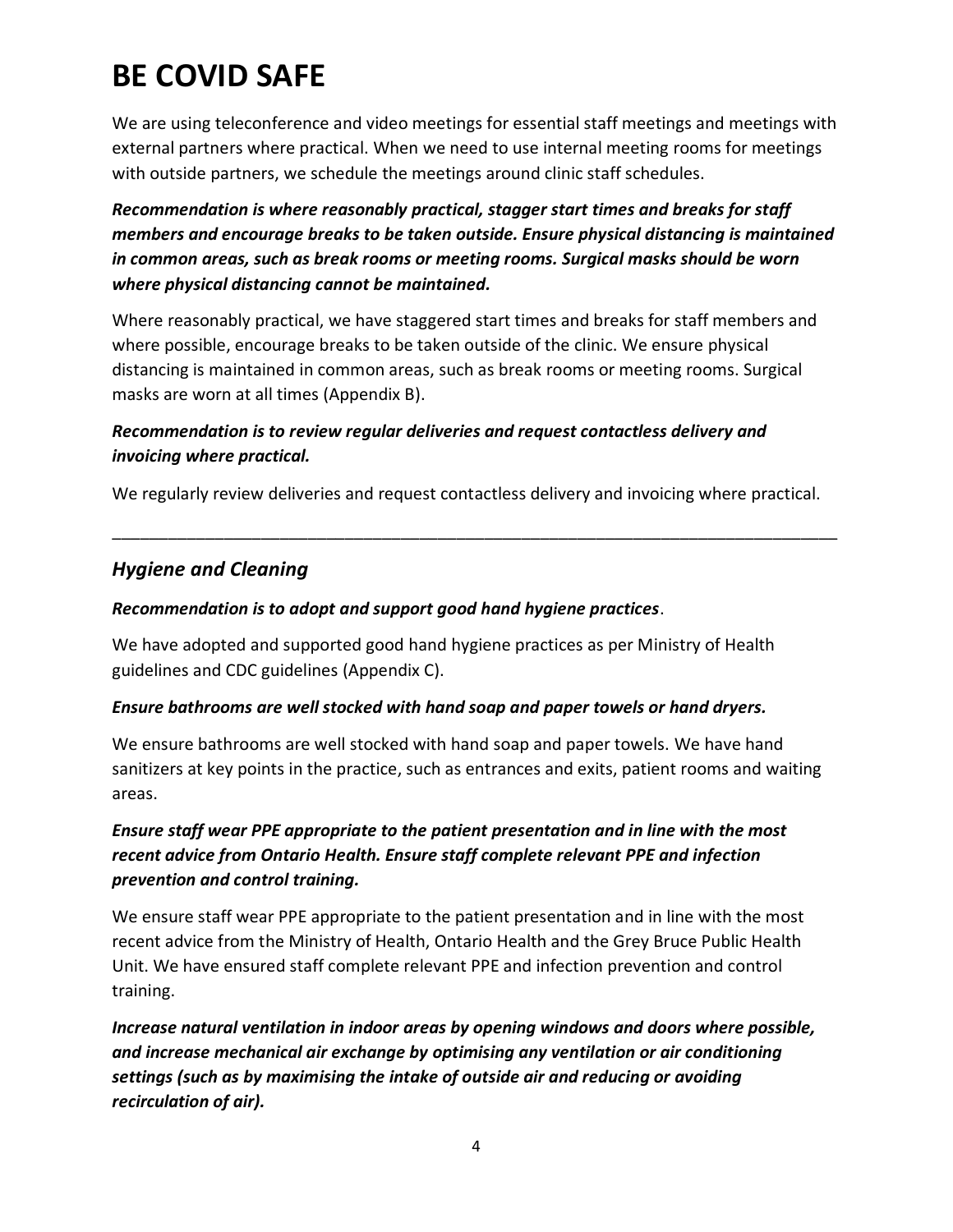Our practice increases natural ventilation in indoor areas by opening doors where possible.

## *Clean frequently used indoor hard surface areas at least daily with detergent and disinfectant. Clean frequently touched areas and surfaces several times per day.*

Our staff clean frequently used indoor hard surface areas at least daily with detergent and disinfectant. We clean frequently touched areas and surfaces several times per day. We clean areas that have been in contact with a patient after each patient interaction.

## *Maintain disinfectant solutions at an appropriate strength and use in accordance with the manufacturers' instructions.*

We maintain disinfectant solutions at an appropriate strength and use in accordance with the manufacturers' instructions. Staff should wash hands with soap and water before and after cleaning and have been trained on good hand hygiene according to CDC guidelines. The staff wash hands with soap and water before and after cleaning. (Appendix C).

### *Encourage contactless payment options.*

We have initiated contactless payment options.

## *Record Keeping*

*Recommendation is to keep a record of the name, contact number and entry time for all staff, patients (including all people who accompany a patient to an appointment) and contractors for a period of at least 28 days. Contact details should be collected using a contactless electronic method such as an EMR or similar*. *Ensure it is possible to distinguish between inperson and telehealth appointments.*

We have initiated record keeping of the name, contact number and entry time for all staff, patients (including all people who accompany a patient to an appointment) and contractors for a period of at least 28 days. We are able to distinguish between in-person and telehealth appointments within our EMR.

## *Ensure records are used only for the purposes of tracing COVID-19 infections and are collected and stored confidentially and securely. When selecting and using an electronic method of record collection, take reasonably practical steps to protect privacy and ensure the records are secure.*

We ensure our records are used only for the purposes of tracing COVID-19 infections and are collected and stored confidentially and securely.

## *Employers should make staff aware of the COVID Alert app and the benefits of the app to support contact tracing if required.*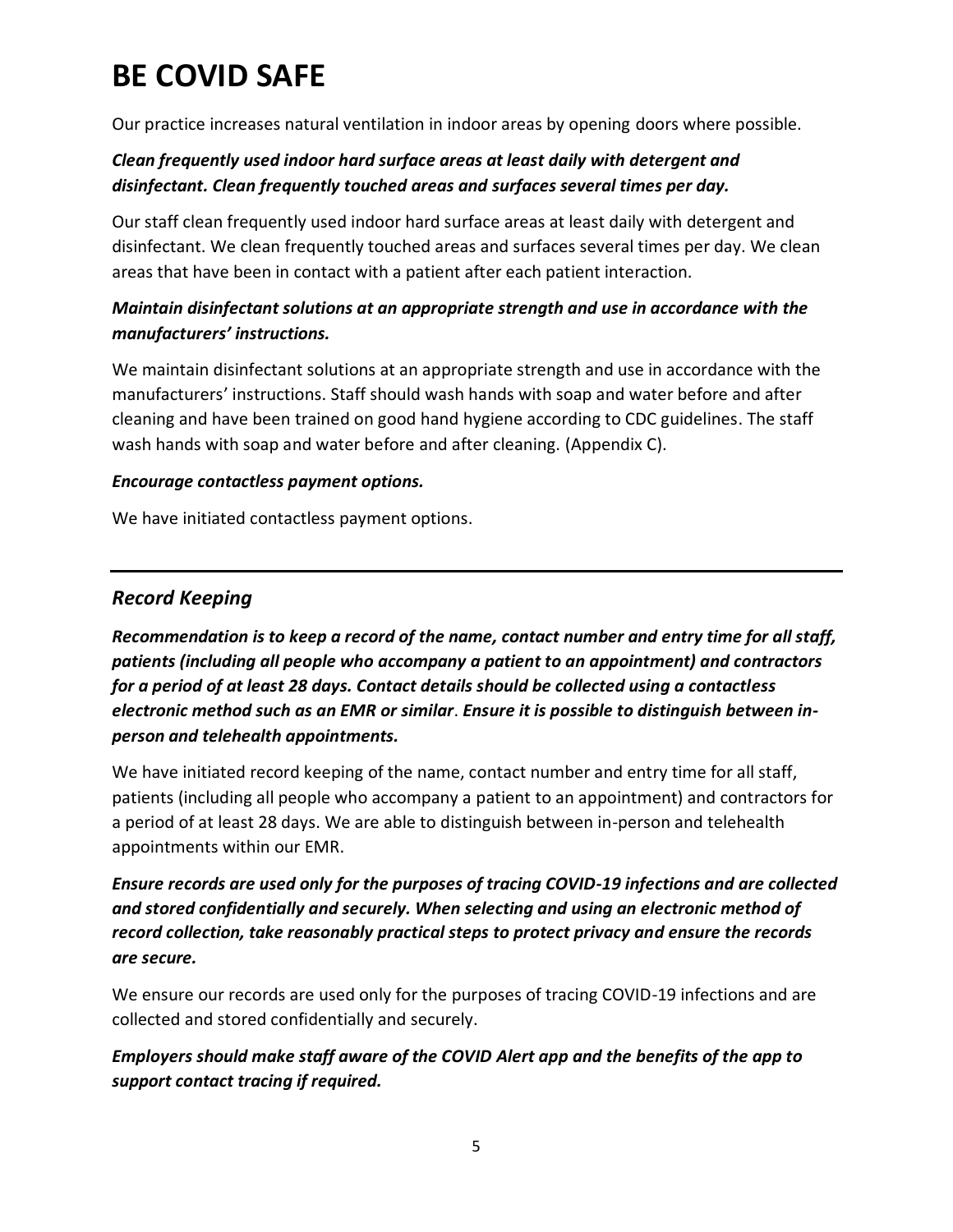Our staff are aware of the COVID Alert app and the benefits of the app to support contact tracing if required. We follow updates regularly from Grey Bruce Public Health and Ontario Health and share this information with our staff regularly.

## *Cooperate with Ontario Health if contacted in relation to a positive case of COVID-19 at your workplace, and notify Grey Bruce Public Health Unit as per their policies*

We support Ontario Health's approach with regards to the occurrence of a positive COVID-19 case within our workplace. We will cooperate with Grey Bruce Public Health in relation to a positive case of COVID19 at our workplace.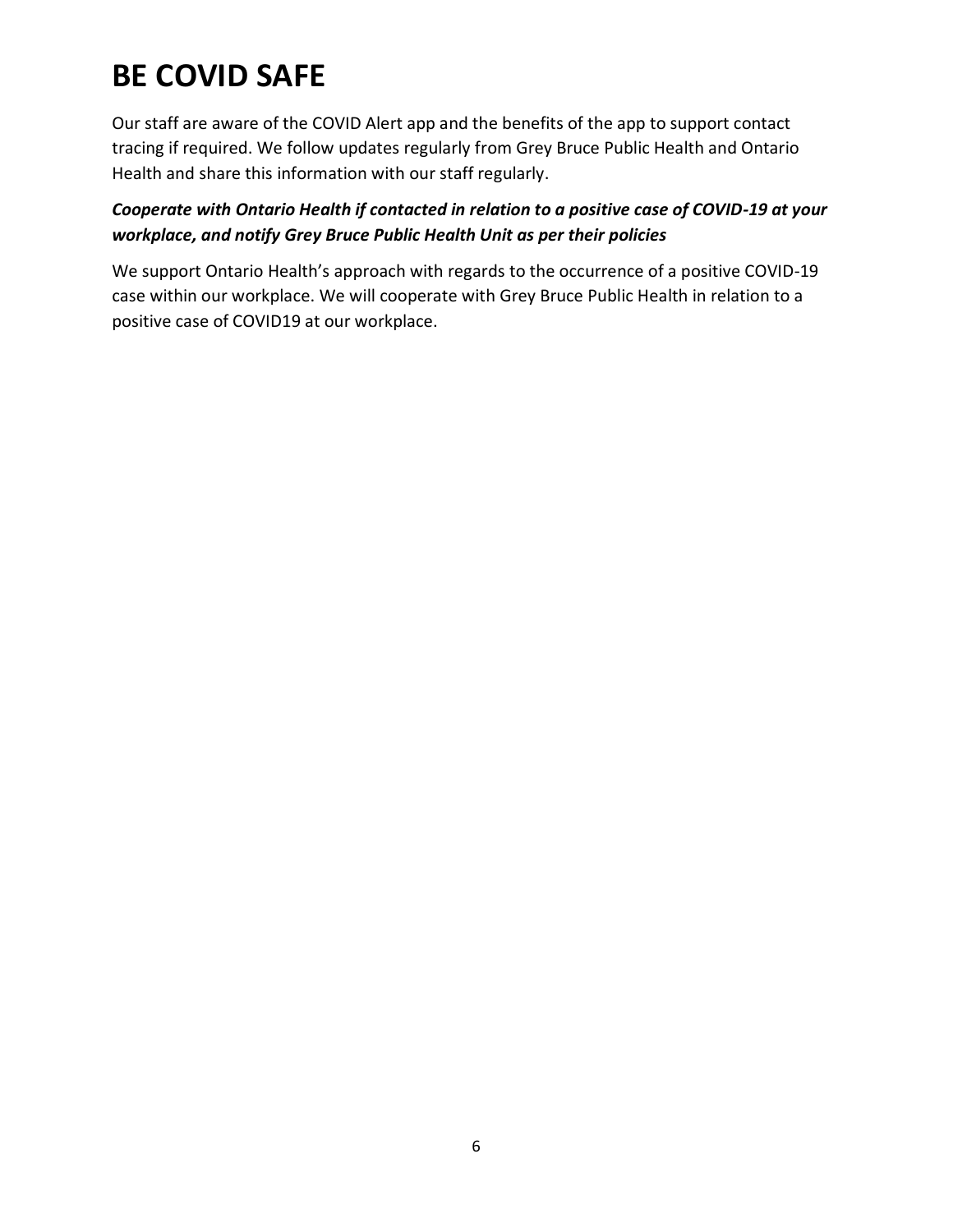#### **Appendix A**

#### **Ministry of Health**

#### **COVID-19 Reference Document for Symptoms Version 7.0 – September 21, 2020**

This document outlines the symptoms, signs, and clinical features which have been most commonly associated with COVID-19. This information is current as of September 21, 2020 and may be updated as the situation on COVID-19 continues to evolve. If there is a discrepancy between this list and other guidance, this list should be considered as the most up to date.

When assessing for the symptoms below the focus should be on evaluating if they are **new, worsening, or different from an individual's baseline health status (usual state)**. Symptoms should not be chronic or related to other known causes or conditions (see examples below).

#### **Common symptoms of COVID-19 include:**

• **Fever** (temperature of 37.8°C/100.0°F or greater)

• **Cough** (that is new or worsening (e.g. continuous, more than usual if chronic cough) including croup (barking cough, making a whistling noise when breathing).

*Not related to other known causes or conditions (e.g., chronic obstructive pulmonary disease)* 

• **Shortness of breath** (dyspnea, out of breath, unable to breathe deeply, wheeze, that is worse than usual if chronically short of breath)

 *Not related to other known causes or conditions (e.g., chronic heart failure, asthma, chronic obstructive pulmonary disease)*

#### *Other symptoms of COVID-19 can include:*

*•* **Sore throat** (painful swallowing or difficulty swallowing)

- Not related to other known causes or conditions (e.g., post nasal drip, gastroesophageal reflux)
- **Rhinorrhea (runny nose)**
	- *Not related to other known causes or conditions (e.g., returning inside from the cold, chronic sinusitis unchanged from baseline)*
- **Nasal congestion (stuffy nose)**
	- *Not related to other known causes or conditions (e.g., seasonal allergies)*
- **New olfactory or taste disorder** (decrease or loss of smell or taste)
	- *Not related to other known causes or conditions (e.g., nasal polyps, allergies, neurological disorders)*
- **Nausea and/or vomiting**
	- *Not related to other known causes or conditions (e.g. transient vomiting due to anxiety in children, chronic vestibular dysfunction)*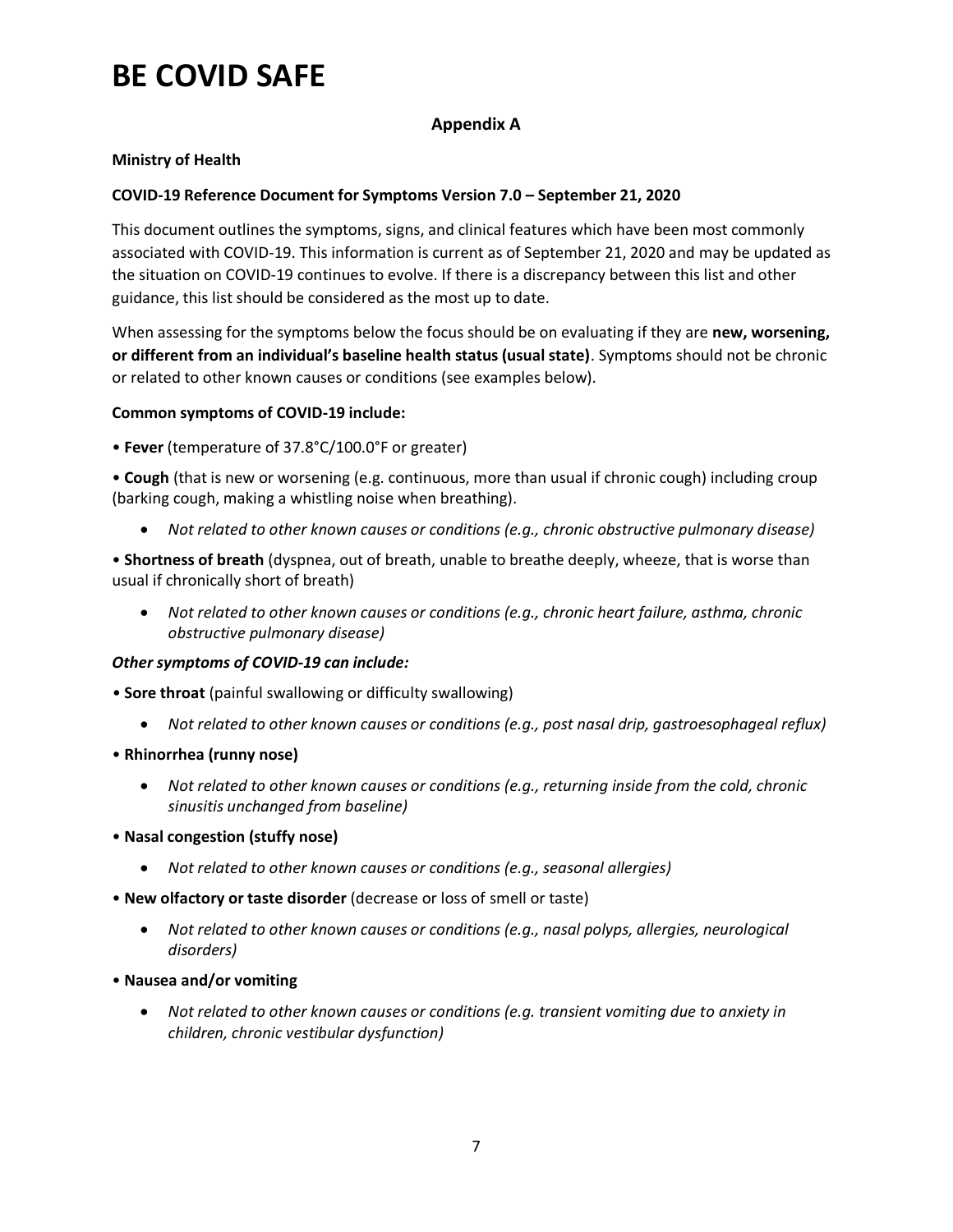#### • **Diarrhea**

- *Not related to other known causes or conditions (e.g., Irritable bowel syndrome, inflammatory bowel disease, side effect of medication)*
- **Abdominal pain** that is persistent or ongoing
	- Not related to other known causes or conditions (e.g., menstrual cramps, gastroesophageal reflux disease)

#### **Atypical signs and symptoms of COVID-19 should be considered, particularly in infants and children, older persons, and people living with a developmental disability.**

Atypical symptoms can include:

- Chills
- Headache that is new and persistent, unusual, unexplained, or long-lasting
	- *Not related to other known causes or conditions (e.g., tension-type headaches, chronic migraines)*
- **Conjunctivitis (pink eye)**
	- *Not related to other known causes or conditions (e.g., blepharitis, recurrent styes)*

• **Fatigue, lethargy, or malaise** (general feeling of being unwell, lack of energy, extreme tiredness) that is unusual or unexplained

- *Not related to other known causes or conditions (e.g., depression, insomnia, thyroid dysfunction, anemia, malignancy)*
- **Myalgias** (muscle aches and pain) that are unexplained, unusual, or long-lasting
	- *Not related to other known causes or conditions (e.g., fibromyalgia)*
- **Decreased or lack of appetite**
	- *For young children and not related to other known causes or conditions (e.g., anxiety, constipation)*

#### **Atypical signs should be based on an assessment by a Health Care Provider, should not be explained by other known causes or conditions, and can include:**

**• New or unusual exacerbation of chronic conditions** (e.g. chronic lung diseases such as asthma, emphysema, or chronic obstructive pulmonary disorder)

- **Tachycardia** (fast heart rate), including age specific tachycardia for children
	- *Not related to other known causes or conditions (e.g., atrial fibrillation)*
- **Low blood pressure** for age
- **Hypoxia** (i.e. oxygen saturation less than 92%)
	- *Not related to other known causes or conditions (e.g., chronic obstructive pulmonary disorder)*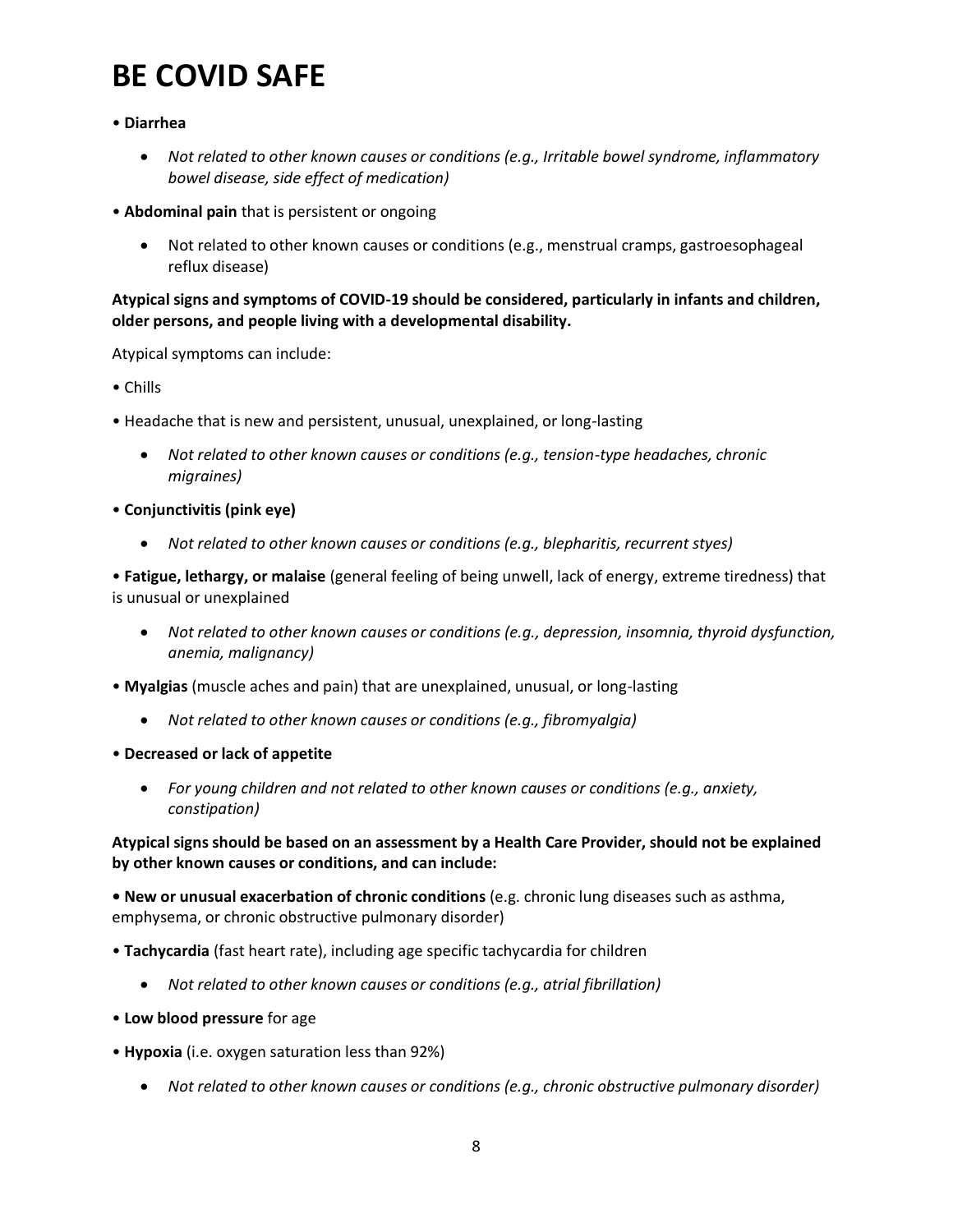#### • **Difficulty feeding in infants**

- *Not related to other known causes or conditions (e.g., gastroesophageal reflux disease, cleft palate)*
- **Delirium** (acutely altered mental status and inattention)
	- *Not related to other known causes or conditions (urinary tract infection, substance related such as alcohol withdrawal, medication induced)*
- **Increased number of falls in older persons**
- **Acute functional decline** (a sudden change in ability to function compared to baseline)
	- *Not related to other known causes or conditions (e.g. gradual decline over months due to a neurological disorder such as dementia or Parkinson's disease)*

#### **Clinical features of COVID-19 that can be diagnosed by a health care provider include:**

• Clinical or radiological evidence of pneumonia

#### **Multisystem Inflammatory Syndrome in Children and Adolescents (MIS-C) less than 19 years old**

Information on this syndrome and its temporal association with COVID-19 is still emerging and may evolve over time. An assessment for MIS-C should be done by a Health Care Provider. Please see the World Health Organization (WHO) Case Definition or the Canadian Paediatric Surveillance Program (CPSP) Case Definition for diagnostic criteria.

#### **The WHO MIS-C preliminary case definition:**

• Persistent fever for 3 or more days **AND** two or more of the following:

• Rash or bilateral non-purulent conjunctivitis or muco-cutaneous inflammation signs (oral, hands, or feet).

• Hypotension or shock.

• Features of myocardial dysfunction, pericarditis, valvulitis, or coronary abnormalities (including ECHO findings or elevated Troponin/NT-proBNP),

- Evidence of coagulopathy (by prolonged PT, PTT, elevated d-Dimers).
- Acute gastrointestinal symptoms (diarrhea, vomiting, or abdominal pain).

#### **AND**

• Elevated markers of inflammation such as ESR, C-reactive protein, or procalcitonin.

#### **AND**

• No other obvious microbial cause of inflammation, including bacterial sepsis, staphylococcal or streptococcal shock syndromes.

#### **AND**

• Evidence of COVID-19 (RT-PCR, antigen test or serology positive), or likely contact with patients with COVID-19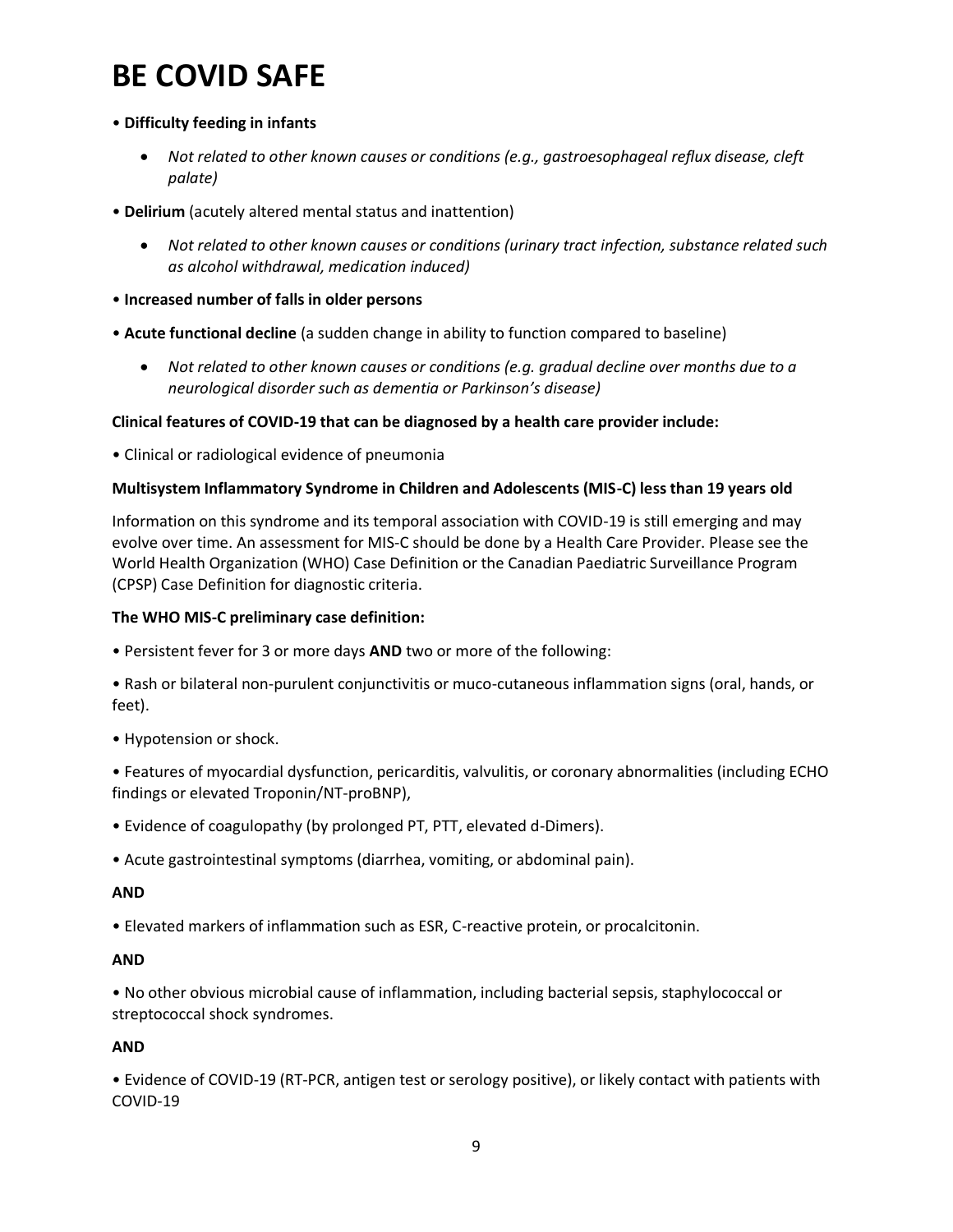**APPENDIX B: THE DO's AND DON'Ts OF WEARING A CLOTH MASK**

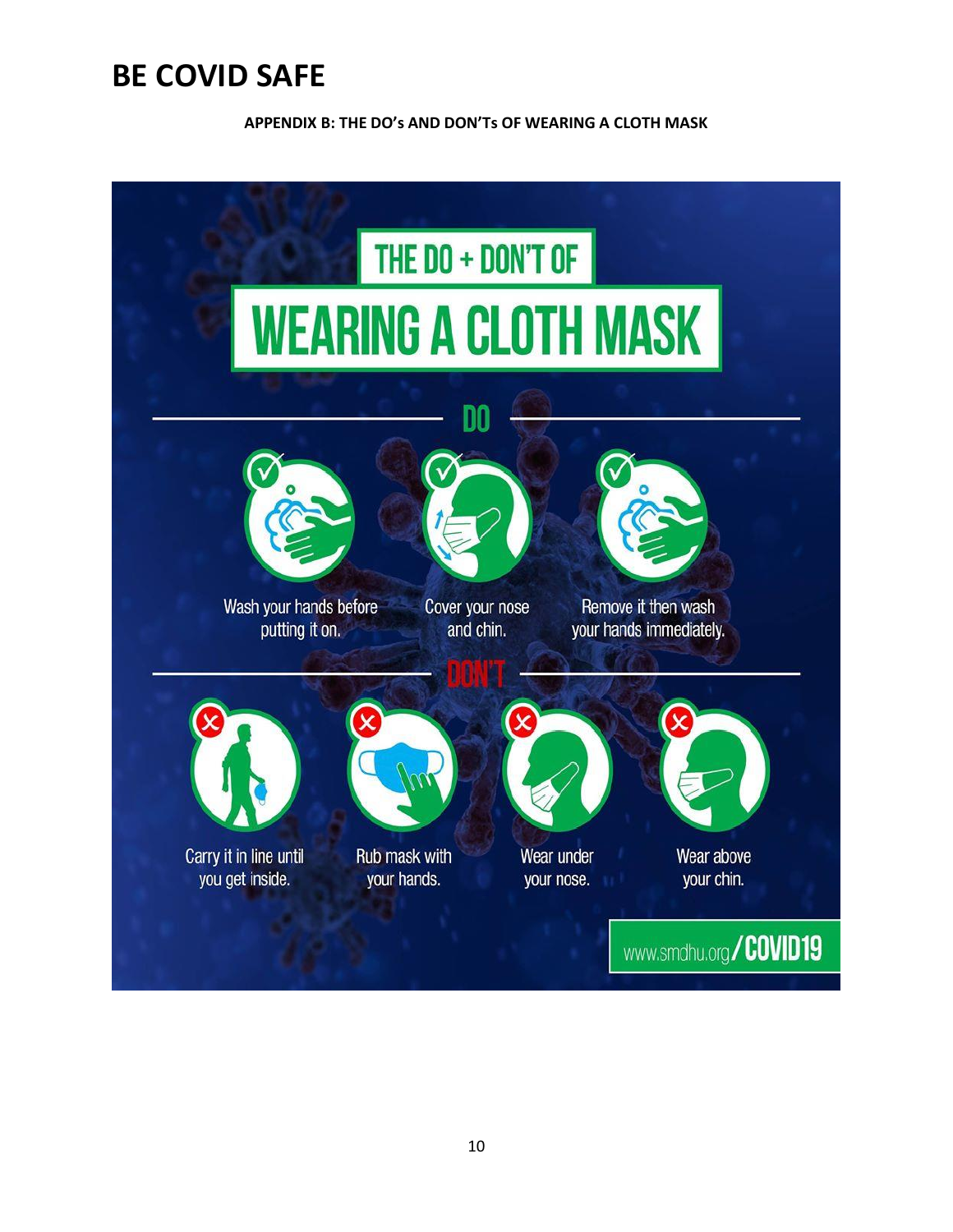**APPENDIX C : WASHING YOUR HANDS**